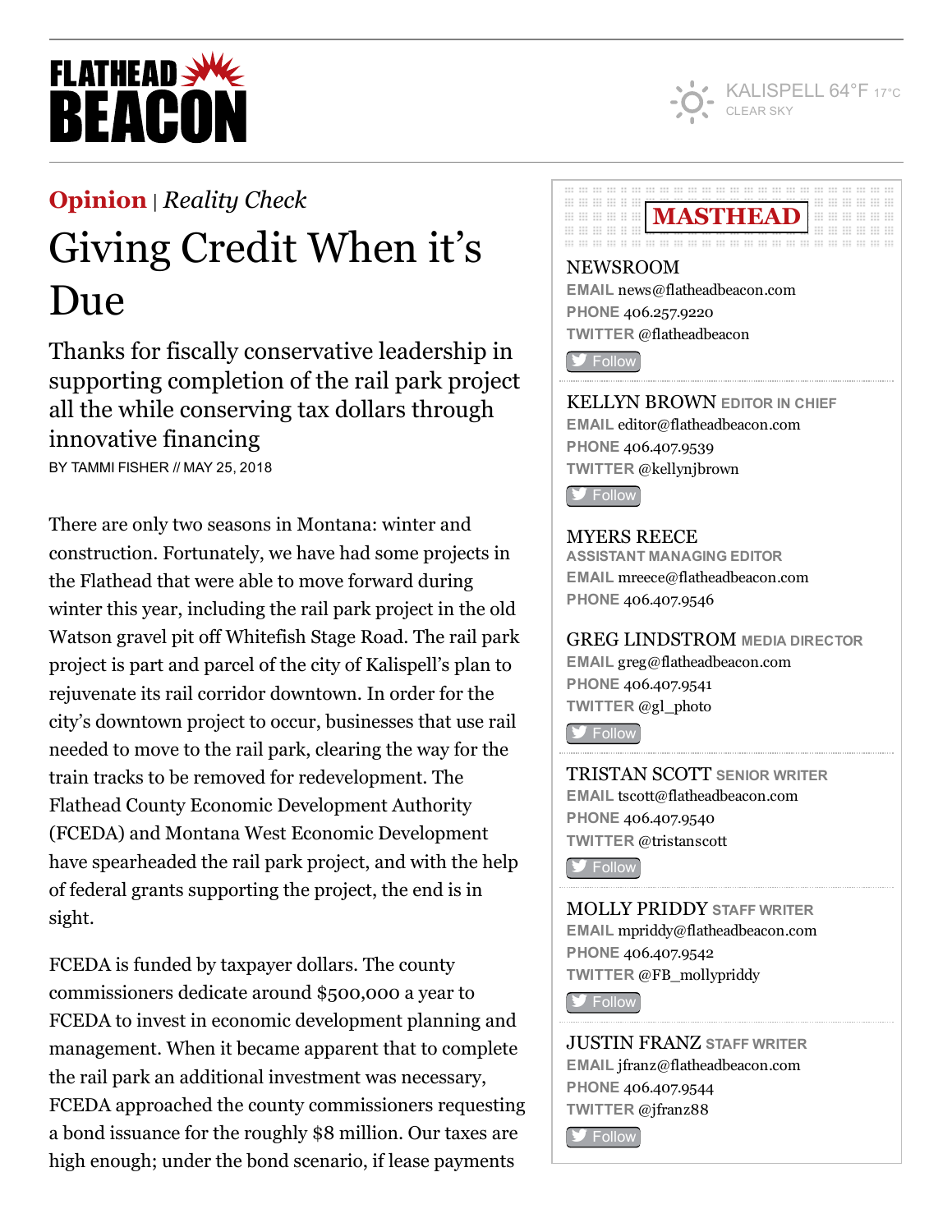from the rail park were insufficient to pay the annual bond payment, our taxes would increase to cover the shortage. We needed an alternative to another bond.

The interim expansion to the current county jail alleviated the need to build a new jail for the next 10 to 15 years. The commissioners have been saving for a new jail, and have built up the new jail fund substantially over the past five years. This is how capital improvement planning should be performed by government: saving and planning for the future instead of constant bonding when crisis hits. Instead of burdening the taxpayers, Commissioners Gary Krueger and Phil Mitchell agreed to loan FCEDA the necessary funds from the jail savings account with interest. The county will continue to save for the jail, and the loan funds plus the interest will be deposited to the jail fund. Under this scenario, the rail park will be completed, allowing for rail-dependent business development and redevelopment in the city of Kalispell, and the county will have ample funds for the new jail when it is needed 10 to 15 years from now. Most importantly, the taxpayers are not further burdened. If the lease payments are not sufficient to make the loan payments, the deficiency will be taken from the FCEDA annual budget allocation – not new tax dollars.

#### Perhaps

embarking on a path of redemption, Commissioner Mitchell voted appropriately. Notwithstanding my continued call for his resignation, he and Commissioner Krueger deserve our thanks for their fiscally conservative leadership in supporting completion of the rail park project all the while conserving tax dollars through innovative financing.

*Tammi Fisher is an attorney and former mayor of Kalispell.*



Add a comment...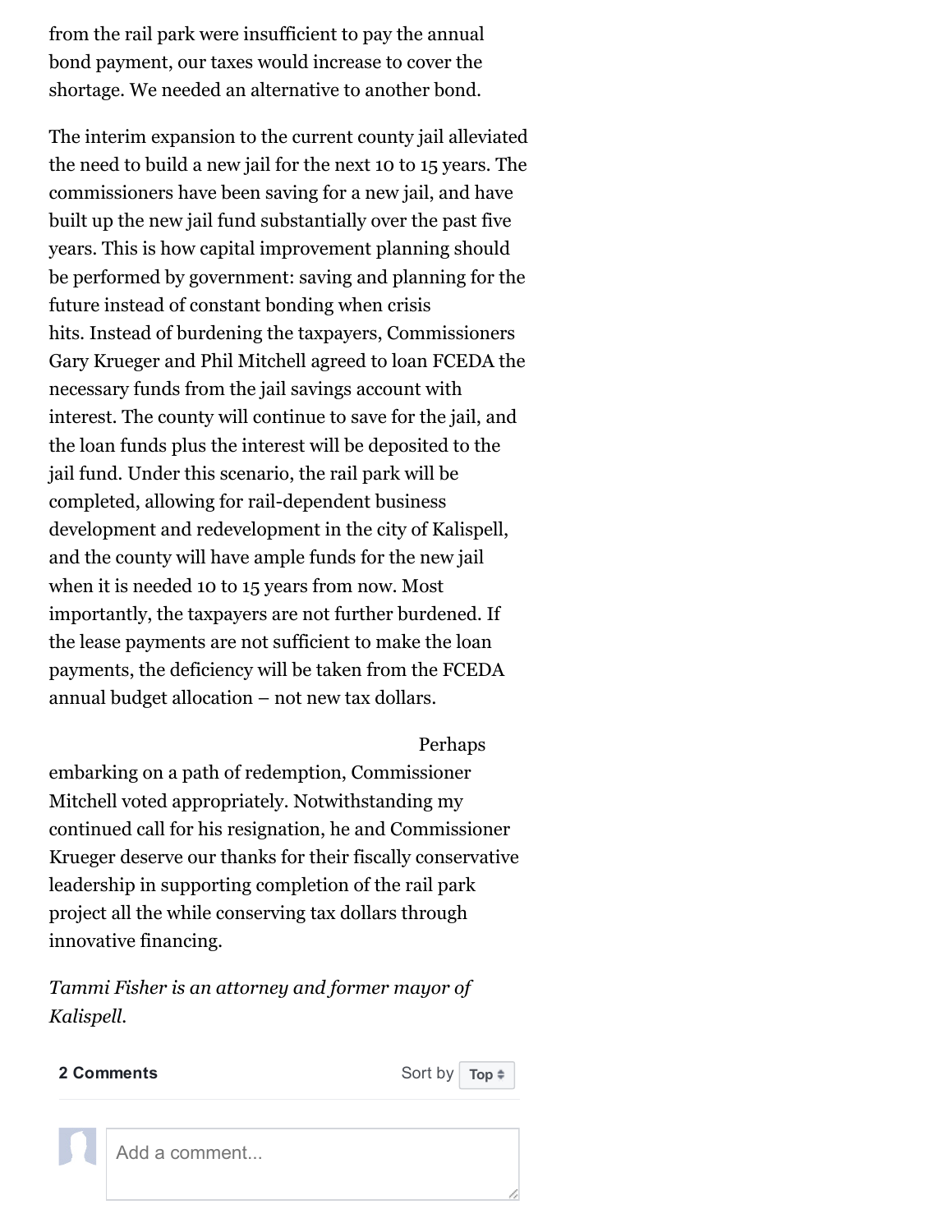Scott [Davis](https://www.facebook.com/muggsydaboss)  $\cdot$ [Water](https://www.facebook.com/pages/water-boy/1487255864706797) boy at [Montana](https://www.facebook.com/montanatrolleyco/) Trolley Co.

I'm so glad it has come to reality and is on the move, it's been a long time coming and is going to be the best thing for down town Kalispell. It's going to put Downtown back on the Map. Much better use of the funds. It's going to create more revenue and jobs and enhance our down town for retail and tourist enjoyment. It's a great idea from many civic leaders of our community, a lot of people have put their time in on the project. Congrats and Thank You to all.

Like · Reply · [2d](http://flatheadbeacon.com/2018/05/25/giving-credit-due/?fb_comment_id=1943553485715456_1945194722217999)



#### Tom [Clark](https://www.facebook.com/people/Tom-Clark/100024674796354) **·**

Flathead Valley [Community](https://www.facebook.com/pages/Flathead-Valley-Community-College/143584672979631) College

If full disclosure was required Tammi Fisher would have stated at the beginning of this article that she is also the Treasurer for Gary Krueger's campaign for Commissioner.. She also might have explored the reason that the county had to loan this money to FECDA, instead of it being a traditionally bonded project. Because of poor decisions made over the past 8 months by our current commissioners the only option left available to complete this project was to loan the \$8 million set aside for the new jail. I have fet that the money should have been used to purchase property for the new jail, but now that is not possible. For her to call this fiscally conservative is a joke, in reality it was just cleaning up a mess they created. Also in full dislosure I am also a candidate for commissioner and a strong supporter of the rail corridor project.

Like · Reply · [4d](http://flatheadbeacon.com/2018/05/25/giving-credit-due/?fb_comment_id=1943553485715456_1943741119030026)

#### Sandy Welch

For it to be a traditionally bonded project the public would have to vote on raising mills to guarantee the bond. But FECDA didn't want to do that work and didn't timely tell the commissioners they wanted a bond. FECDA arrogantly assumed that an appointed board could tax! Luckily for taxpayers that law changed a long time ago. It's only now that we have commissioners that insisted it be followed. That is NOT poor decision making and IS fiscally conservative.

Like · Reply · 3d

Tom [Clark](https://www.facebook.com/people/Tom-Clark/100024674796354)  $\cdot$ Flathead Valley [Community](https://www.facebook.com/pages/Flathead-Valley-Community-College/143584672979631) College

Sandy Welch The bonding process started in October, why was the decision not made until the very last minute. Cenex and North West Drywall had committed to moving and site work